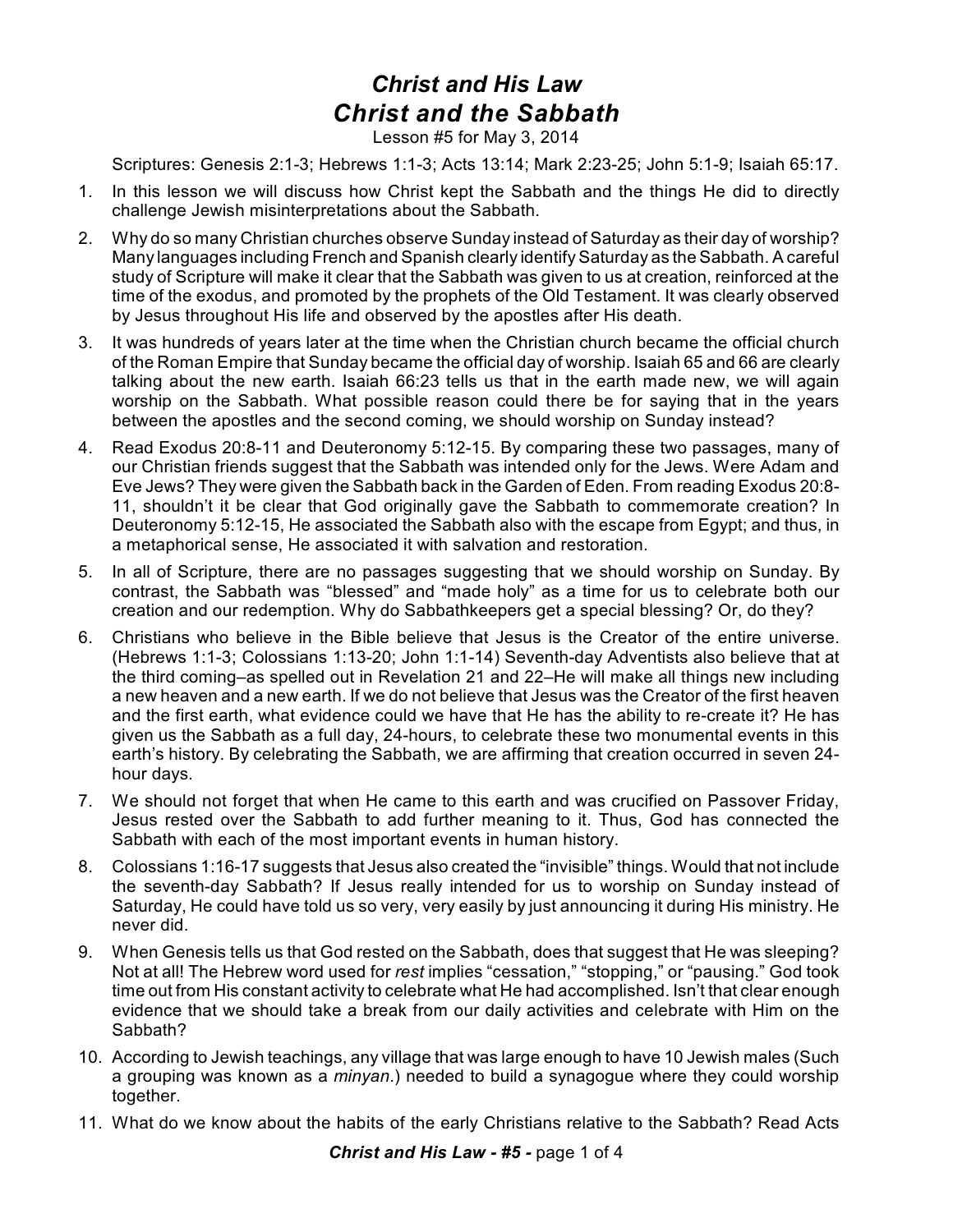13:14,42,44; 16:13; 17:2; 18:4; and Hebrews 4:9. Paul and Luke wrote most of the New Testament. Thus, the history we have of early church activities in the book of Acts which was written by Luke describes primarily Paul's activities when they were together. Many years after the crucifixion of Christ and God's appointment of the Christian church as His primary agency to reach out to the world in A.D. 34, Paul as one of the apostles was faithfully keeping the Sabbath just as Jesus had done during His time on earth. (Luke 4:16)

- 12. Read Mark 2:27-28 and Isaiah 58:13-14. What is implied by these two passages? The Sabbath is supposed to be a delightful time of fellowship with family, Christian friends, and especially God. It was never supposed to be a burden or a yoke. Of course, in all these activities, the Sabbath was to be kept holy.
- 13. When the Jewish religious leaders read the fourth commandment, they decided that there was a problem. In His preexistent state, Jesus had not spelled out in detail what work was included as being forbidden on the Sabbath. So, they developed a list of 39 types of work that were forbidden. Those 39 types of work later expanded to include 613 specific Sabbath commands. Look specifically at the 39 types of work which were forbidden.

The main classes of work are 40, save 1. sowing, plowing, reaping, binding sheaves, threshing, winnowing, cleansing crops, grinding, sifting, kneading, baking, sheering wool, washing, or beating, or dyeing the wool, spinning, weaving, making two loops, weaving two threads, separating two threads, tying a knot, loosening a knot, sewing two stitches, tearing in order to sew two stitches, hunting a gazelle, slaughtering, or flaying, or salting it or curing it's skin, scraping it or cutting it up, writing two letters, erasing in order to write two letters, building, pulling down, putting out a fire, lighting a fire, striking with a hammer, or taking out ought from one domain into another. These are the main classes of work, forty save one.—*Mishnah*, Oxford University Press.

In the footnote it says, "These thirty-nine acts of work are treated in various degrees of detail in chapters eleven and following."

- 14. Read Mark 2:23-28. Which types of work were the disciples doing that they were forbidden to do on the Sabbath? They were reaping, threshing, winnowing, and cleansing crops. But, a careful study of the original rules spelled out in the writings of Moses made it very clear that what they were doing was permitted. (See Deuteronomy 23:25 and Exodus 34:21.)
- 15. The Sabbath was not to be made an object of worship. Instead, it is an opportunity for worship. So, what things can you do? What do you do on the Sabbath that you cannot easily do on other days of the week? The Sabbath should provide us an opportunity for going to Sabbath school and church, an opportunity to celebrate with family and friends, to do missionary work, to take extra time to study the Bible and pray either alone or with friends, to visit the sick, etc.
- 16. When God rested on that very first Sabbath, Adam and Eve were guests at the service! It was their second day. What kind of celebrations do you think took place in the Garden of Eden on that day? But, when sin entered our world, God's creation was corrupted. The perfect human bodies that God had created became subject to sickness, deterioration, and finally, death. We often suggest that death is a natural part of life. That may be true in our sin-polluted world; but, it was never the original plan of God.
- 17. Read Mark 3:1-6; Luke 13:10-17; and John 5:1-9; 9:1-14. In each of these cases, Jesus did specific things on the Sabbath. And in each case, He also came into conflict with the Jewish leaders–in particular, the scribes and Pharisees. Were there any things that Jesus did in performing those miracles that were against any of the original rules about the Sabbath? Jesus was doing good; He was healing. He was releasing people from their burdens; but unfortunately, He was also intentionally breaking Jewish ceremonial rules which had no place in God's plan. Jewish law permitted the dealing with medical emergencies on the Sabbath. But, none of those healings performed by Jesus was in any way an emergency. Some of them had been lifelong!
- 18. Jesus intentionally performed those miracles to raise questions about who had authority to say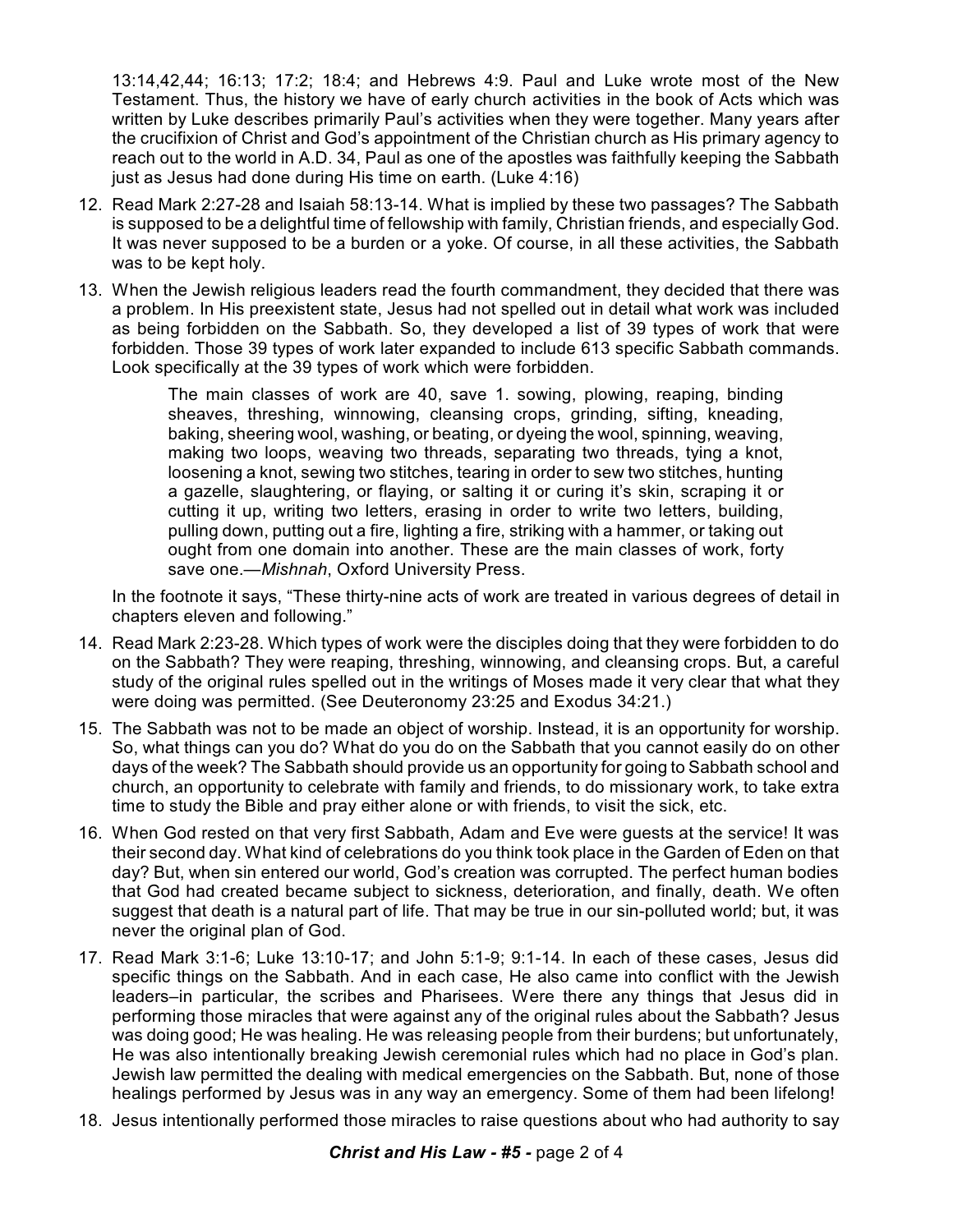what should be done on the Sabbath. Jesus knew where those Sabbath restrictions had come from. He was breaking their Sabbath rules on purpose.

But the plans which these rabbis were working so zealously to fulfill originated in another council than that of the Sanhedrin. After Satan had failed to overcome Christ in the wilderness, he combined his forces to oppose Him in His ministry, and if possible to thwart His work. What he could not accomplish by direct, personal effort, he determined to effect by strategy. No sooner had he withdrawn from the conflict in the wilderness than in council with his confederate angels he matured his plans for still further blinding the minds of the Jewish people, that [206] they might not recognize their Redeemer. **He planned to work through his human agencies in the religious world, by imbuing them with his own enmity against the champion of truth. He would lead them to reject Christ and to make His life as bitter as possible, hoping to discourage Him in His mission.** And the leaders in Israel became instruments of Satan in warring against the Saviour. (*DA* 205.2) [Bold is supplied.]

19. In light of this fact, Jesus had a specific purpose in mind.

He had come to free the Sabbath from those burdensome requirements that had made it a curse instead of a blessing. (*DA* 206.1)

For this reason He had chosen the Sabbath upon which to perform the act of healing at Bethesda. He could have healed the sick man as well on any other day of the week; or He might simply have cured him, without bidding him bear away his bed. But this would not have given Him the opportunity He desired. A wise purpose underlay every act of Christ's life on earth. Everything He did was important in itself and in its teaching. Among the afflicted ones at the pool He selected the worst case upon whom to exercise His healing power, and bade the man carry his bed through the city in order to publish the great work that had been wrought upon him. This would raise the question of what it was lawful to do on the Sabbath, and would open the way for Him to denounce the restrictions of the Jews in regard to the Lord's day, and to declare their traditions void. (*DA* 206.2)

- 20. In our day, is it easy to distinguish between God's rules and man's additions?
- 21. In the healing of the man at the Pool of Bethzatha/Bethesda, Jesus was accomplishing something else as well. There was no valid reason whatsoever for the man to be there at the Pool of Bethzatha/Bethesda. Certainly, our intelligent, wise, and fair God would not send an angel down from time to time to stir the waters of that pool so that there could be some kind of race to get in first! That was nothing more than a pagan tradition. John 5:4 which tells about the angel stirring the waters is not in the oldest manuscripts. It was added later to explain why many people with diseases were at the pool.
- 22. If we worship on the Sabbath to recognize God's creative and re-creative abilities, we are also recognizing His power to make us new. The work of the Holy Spirit on the human mind and heart is a creative work. All God asks is that we give Him an opportunity to do that work. What choices are we making on a day-by-day basis that gives the Holy Spirit that opportunity?
- 23. Review John 9 again. What Jewish rules did Jesus break by spitting on the ground, mixing mud or clay, placing it on the man's eyes, and sending him to the Pool of Siloam to be healed? It was against their rules to mix clay on the Sabbath. It was also against their rules to place a medication above the shoulders on the Sabbath. It was believed anciently that spittle had some healing properties. Of course, we know that Jesus had healed blind men on a number of other occasions without any "medicinal aids." So, why did He prepare that spittle/clay mixture on this occasion? It was specifically to challenge their man-made rules.

The preparation of the clay doubtless came within the restrictions of rabbinical laws with regard to the Sabbath. Kneading was specifically forbidden (see *Mishnah* Shabbath 7.2, Soncino ed. of the *Talmud*, p. 349). For example, men